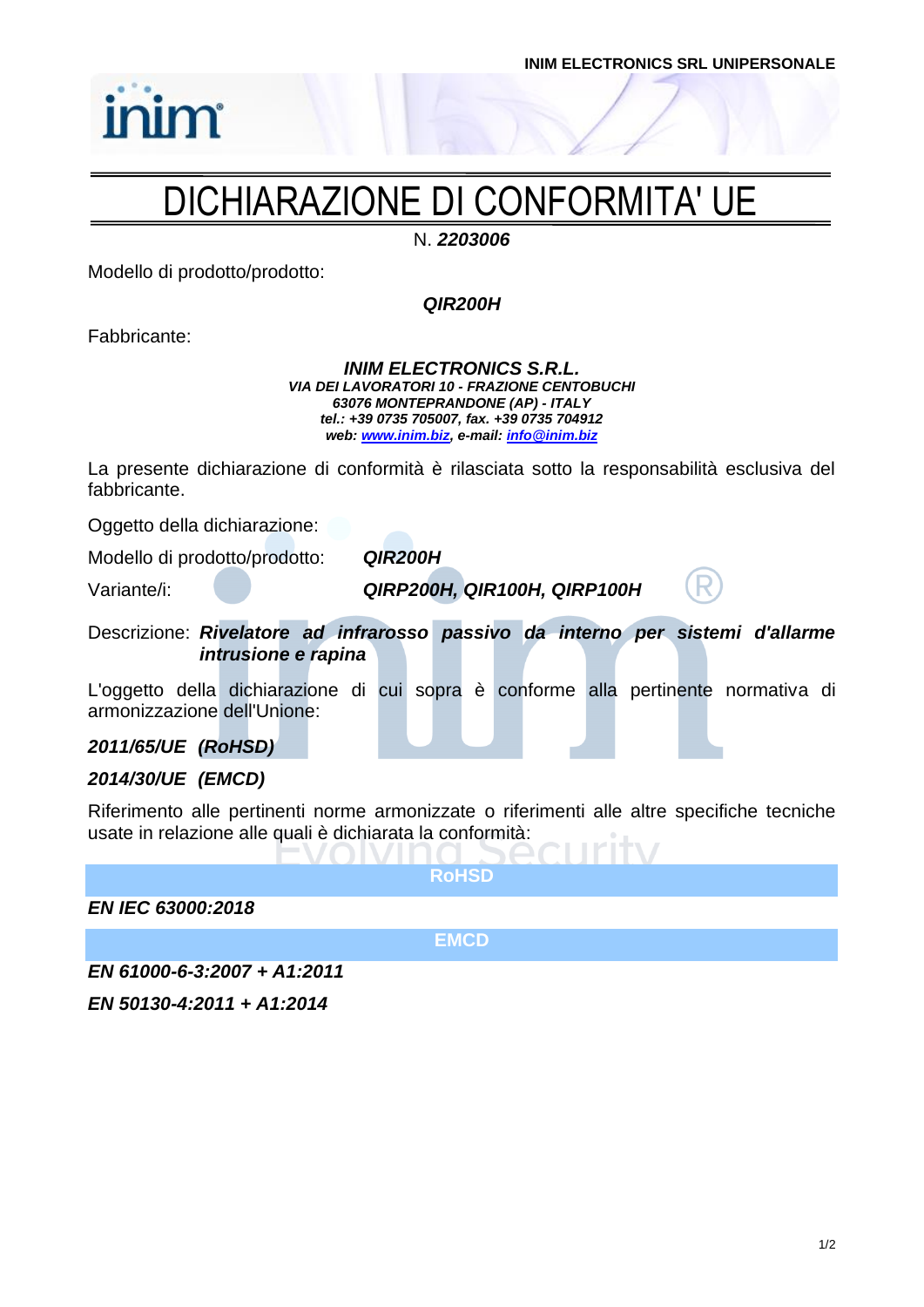### **INIM ELECTRONICS SRL UNIPERSONALE**

# inim

L'oggetto della dichiarazione di cui sopra è anche conforme alle seguenti norme:

|                              | EN 50131-1:2006 + A1:2009 + A2:2017 + A3:2020 |     |
|------------------------------|-----------------------------------------------|-----|
| EN 50131-2-2:2017            |                                               | (1) |
| EN 50130-5:2011              |                                               |     |
| con le seguenti prestazioni: |                                               |     |
| Grado di sicurezza:          |                                               | (1) |
| <b>Classe ambientale:</b>    |                                               |     |



Note:

*(1) Sono obbligatorie impostazioni specifiche in fase d'installazione: seguire attentamente le istruzioni riportate nei manuali.*

*Monteprandone, 29/03/2022* Firmato a nome e per conto del fabbricante da:

*Baldovino Ruggieri (Amministratore Delegato)*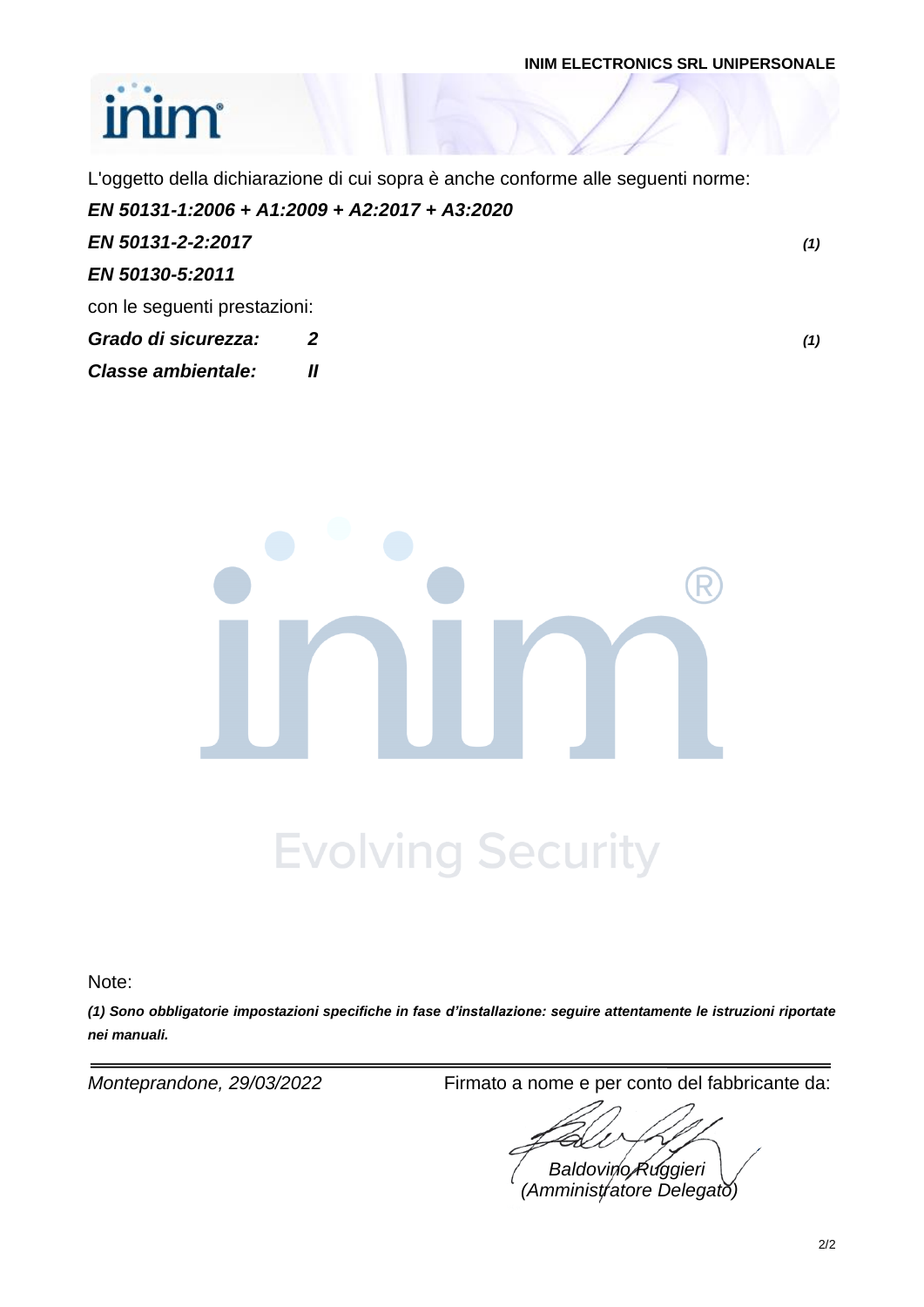

# EU DECLARATION OF CONFORMITY

No. *2203006*

Product model/product:

inim

*QIR200H*

Manufacturer:

#### *INIM ELECTRONICS S.R.L. VIA DEI LAVORATORI 10 - FRAZIONE CENTOBUCHI 63076 MONTEPRANDONE (AP) - ITALY tel.: +39 0735 705007, fax. +39 0735 704912 web: [www.inim.biz,](http://www.inim.biz/) e-mail[: info@inim.biz](mailto:info@inim.biz)*

This declaration of conformity is issued under the sole responsibility of the manufacturer.

Object of the declaration:

Product model/product: *QIR200H*

Variant(s): *QIRP200H, QIR100H, QIRP100H*

Description: *Indoor passive infrared detector for intrusion and hold-up alarm systems*

The object of the declaration described above is in conformity with the relevant Union harmonisation legislation:

*2011/65/EU (RoHSD)*

## *2014/30/EU (EMCD)*

References to the relevant harmonised standards or references to the other technical specifications in relation to which conformity is declared:

**RoHSD** *EN IEC 63000:2018* **EMCD**

*EN 61000-6-3:2007 + A1:2011*

*EN 50130-4:2011 + A1:2014*